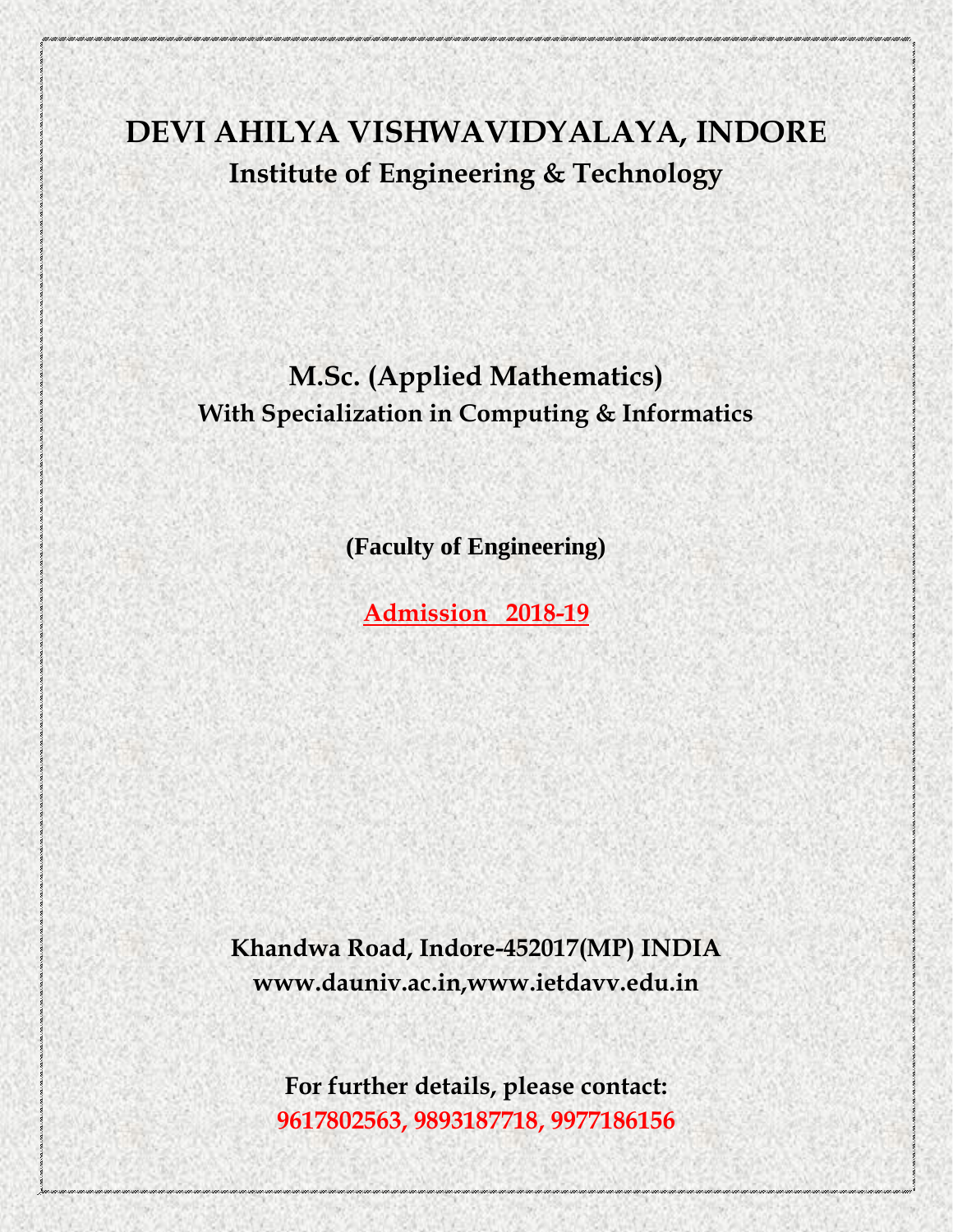#### **RATIONALE**

In the last decade, there has been an unprecedented growth in areas of information science, communication and computing. Because of the fast growth, several abstract and core areas seem to be loosing out of their due importance. On the other hand there lie several newer challenges, which require solution of these very concepts. There is requirement of synergy between different fields / areas so that critical problems are offered innovative solutions. This has resulted in increased demand of the personnel in industry who are well versed with abstract concepts in mathematical modeling & simulation & are capable to apply them in area of computer & information technology. Keeping in mind the current & future needs of the industry & academia, **M.Sc. (Applied Mathematics)** program was initiated by the instituted in 2006. The Program is specialized in the area of Computing & Informatics. The course structure has been so planned that candidate after passing out shall not only be master of certain concepts & practices of Mathematical modeling, but shall be able to interplay between Mathematics and Applications, specially in the field of computing and informatics. After completing this program, the enthusiasts can pursue company jobs, M.Phil. and Ph.D.

#### **OBJECTIVES**

- To develop basic skills of solving in an efficient and effective way.
- To explore the computer science for promoting research & development.
- To develop manpower for problem solving at mathematical level and support information technologists.
- To strengthen the foundation in the fast growing software and web development industries.
- To provide placement opportunity to the BSc / BCA enthusiasts in the IT / software sectors.
- To transform gradute enthusiasts to specialists.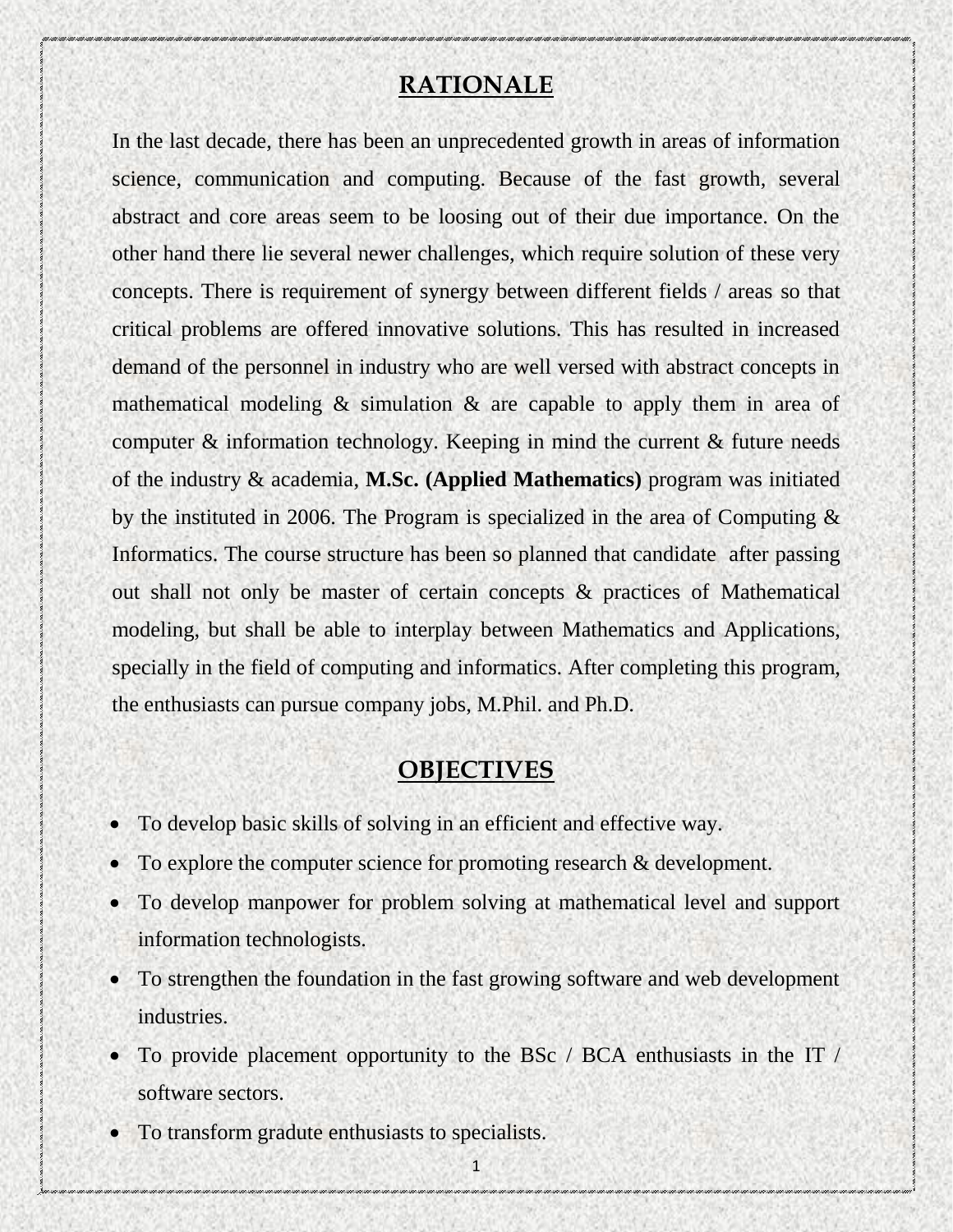## **ELIGIBILITY**

**B.Sc. /B.C.A./ B.A./ B.E./ B.Tech.** (with Mathematics as one subject) passed with minimum  $50\%$  marks in aggregate. The candidate should have passed  $12<sup>th</sup>$  with Mathematics subject. *The relaxation of 5% marks in Mathematics for SC/ST candidate.*

## **NUMBER OF SEATS**

There shall be **30 seats** out of which 50% seats shall be reserved for MP Domiciles. Reservation for **SC/ST/OBC/** female as per applicable norms.

#### **FEE STRUCTURE**

| TABLE:<br><b>Programme: M.Sc. ( Applied Mathematics)</b> |           |          |       |            |              |            |
|----------------------------------------------------------|-----------|----------|-------|------------|--------------|------------|
| Semester                                                 | Academic  | Dev &    | Exam  | Internet   | Caution      | Total      |
|                                                          | Fee       | Maint.   | Fee   | Fee / Uni. | Money        | Payable    |
|                                                          |           | Fee      |       | Fee        | (Refundable) |            |
| Ist-Boys                                                 | $5,500/-$ | $2000/-$ | 2500* | $3300/-$   | $4000/-$     | $14,800/-$ |
| Ist- Girl                                                | $5,500/-$ | $2000/-$ | 2500* | $3111/-$   | $4000/-$     | 14,611/    |
| IInd-Boys                                                | $5,500/-$ | $2000/-$ | 2500* | $2911/-$   |              | 10,411/    |
| IInd-Girl                                                | $5,500/-$ | $2000/-$ | 2500* | $2722/-$   |              | $10,222/-$ |
| IIIrd-Boys                                               | $5,500/-$ | $2000/-$ | 2500* | $3300/-$   |              | $10,800/-$ |
| IIIrd- Girl                                              | $5,500/-$ | $2000/-$ | 2500* | $3111/-$   |              | $10,611/-$ |
| IV <sub>th</sub> -Boys                                   | $5,500/-$ | $2000/-$ | 2500* | $2911/-$   |              | 10,411/    |
| IVth-Girl                                                | $5,500/-$ | $2000/-$ | 2500* | $2722/-$   |              | $10,222/-$ |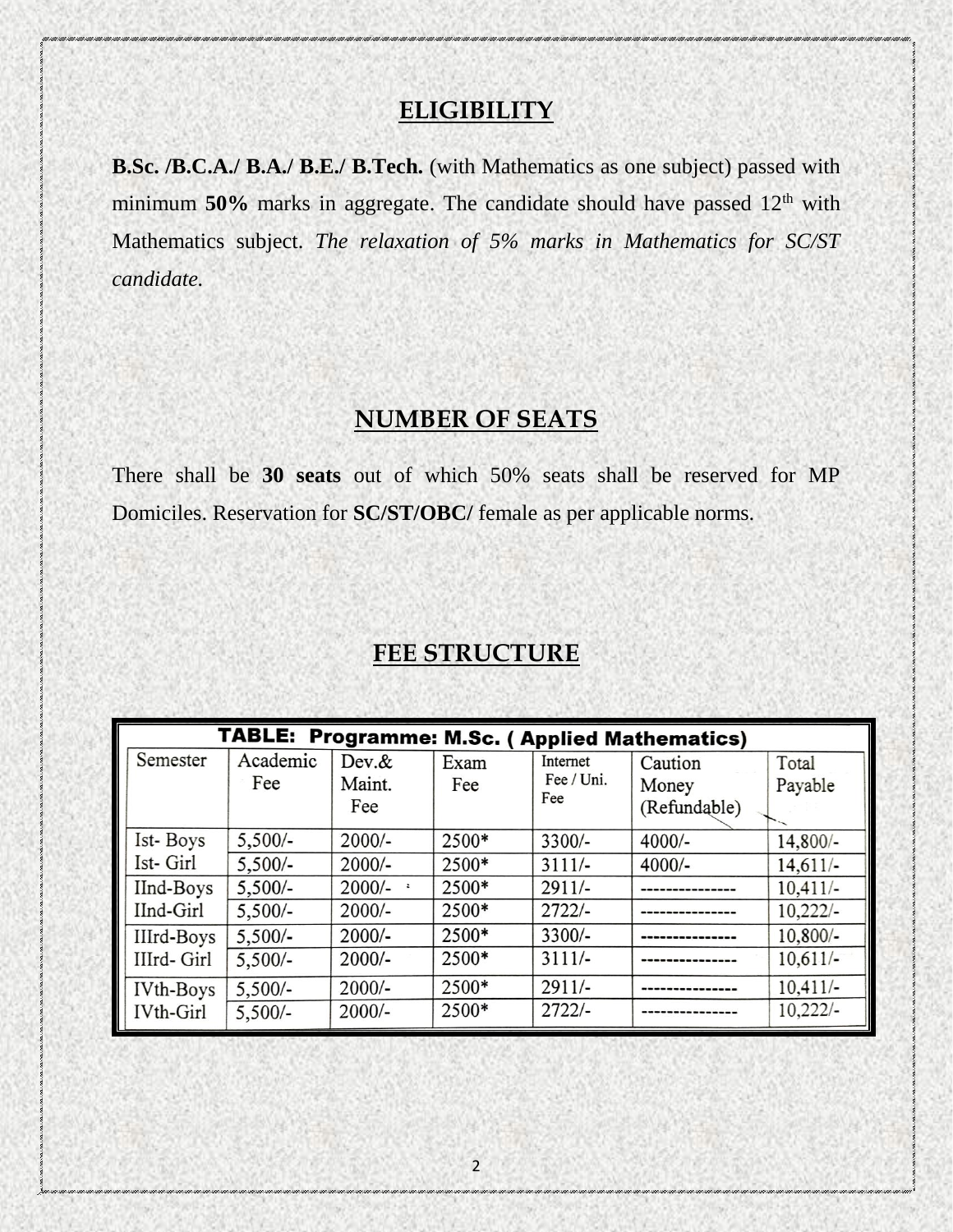## **CURRICULUM**

A Proportionate mix of theretical and applied aspects of Mathematics with Computer Science and Information Technology shall be taught during the semesters, under CBCS Scheme. The theoretical study, supplemented with relevant laboratory work, shall enhance the problem solving skills. Dissertation work (Optional) in the final semester shall provide a base of independent thinking through a minor project assignment. M.Sc. syllabus for the program is:

|                  | <b>SEMI</b>     |                                                                                         |                                               |              |  |  |
|------------------|-----------------|-----------------------------------------------------------------------------------------|-----------------------------------------------|--------------|--|--|
| S.No.            | <b>Sub Code</b> | <b>Sub Name</b>                                                                         | <b>Number of</b><br><b>Credits</b><br>$L-T-P$ | <b>Type</b>  |  |  |
| 1.               | AM1PC1          | Algebra                                                                                 | $3 - 1 - 0$                                   | Core         |  |  |
| $\overline{2}$ . | AM1PC2          | <b>Discrete Mathematics</b>                                                             | $3 - 1 - 0$                                   | Core         |  |  |
| 3.               | AM1PC3          | <b>Numerical Analysis / Integral Equations</b>                                          | $3 - 1 - 0$                                   | Core         |  |  |
| 4.               | AM1SS1          | <b>Advanced Communication Skills</b>                                                    | $2 - 0 - 0$                                   | <b>Skill</b> |  |  |
| 5.               | AM1GEx          | <b>Generic Elective I</b>                                                               | $3 - 1 - 0$                                   | Generic      |  |  |
| 6.               | AM1PR1          | Computer Lab-I (MATLAB)                                                                 | $0 - 0 - 2$                                   | Practical    |  |  |
| 7.               | AM1CV1          | Comprehensive Viva I                                                                    | $0 - 0 - 4$                                   | Viva         |  |  |
|                  |                 |                                                                                         |                                               |              |  |  |
|                  |                 | $20$ actual + 4 Virtual                                                                 |                                               |              |  |  |
|                  |                 |                                                                                         |                                               | credits      |  |  |
|                  |                 | <b>List of Generic Elective I</b>                                                       |                                               |              |  |  |
| $\cdot$ 1.       | AM1GE1          | Architecture/ Digital<br>Electronics<br>Computer<br>and<br><b>Computer Organization</b> | $3 - 1 - 0$                                   |              |  |  |
| 2.               | AM1GE2          | <b>Advanced Special Functions</b>                                                       | $3 - 1 - 0$                                   |              |  |  |
| 3.               | AM1GE3          | <b>Financial Accounts</b>                                                               | $3 - 1 - 0$                                   |              |  |  |

|                | <b>SEMII</b>       |                                                        |                                               |                |  |  |
|----------------|--------------------|--------------------------------------------------------|-----------------------------------------------|----------------|--|--|
| S.No.          | <b>Sub Code</b>    | <b>Sub Name</b>                                        | <b>Number of</b><br><b>Credits</b><br>$L-T-P$ | <b>Type</b>    |  |  |
| 1.             | AM2PC1             | Real Analysis / Measure Theory                         | $3-1-0$                                       | Core           |  |  |
| 2.             | AM2PC2             | <b>Advanced Differential Equations</b>                 | $3 - 1 - 0$                                   | Core           |  |  |
| 3.             | AM2PC3             | Theory of Computation                                  | $3 - 1 - 0$                                   | Core           |  |  |
| 4.             | AM2EC <sub>x</sub> | <b>Discipline Elective I</b>                           | $3 - 0 - 0$                                   | Disc.<br>Elec. |  |  |
| 5 <sub>1</sub> | AM2EMx             | <b>Discipline Elective II</b>                          | $3 - 0 - 0$                                   | Disc.<br>Elec. |  |  |
| 6.             | AM2PR2             | Computer Lab-II (Of Subject of Discipline Elective -I) | $0 - 0 - 2$                                   | Practical      |  |  |
| 7.             | AM2CV2             | Comprehensive Viva II                                  | $0 - 0 - 4$                                   | Viva           |  |  |
|                |                    | <b>Total Credit for SEM II</b>                         | $20$ actual + 4 Virtual<br>credits            |                |  |  |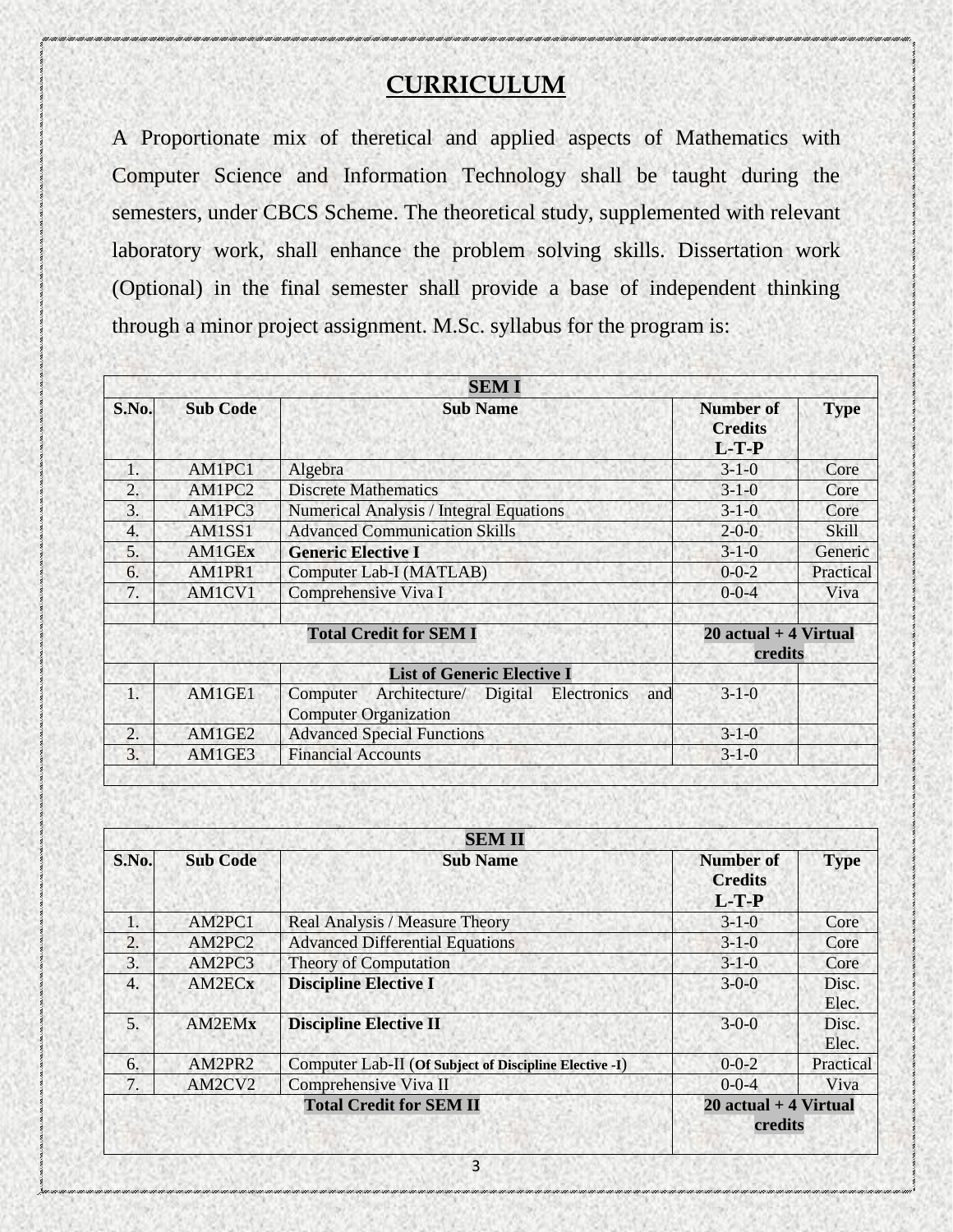|    |        | <b>List of Discipline Elective I</b>       |             |
|----|--------|--------------------------------------------|-------------|
|    | AM2EC1 | Object Oriented Programming with Core Java | $3 - 0 - 0$ |
| 2. | AM2EC2 | Comp. Graphics /Multimedia                 | $3 - 0 - 0$ |
|    |        |                                            |             |
|    |        | <b>List of Discipline Elective II</b>      |             |
|    | AM2EM1 | <b>Operations Research-I</b>               | $3-0-0$     |
|    | AM2EM2 | <b>Soft Computing Techniques</b>           | $3 - 0 - 0$ |

| <b>SEM III</b> |                 |                                          |                                        |              |  |
|----------------|-----------------|------------------------------------------|----------------------------------------|--------------|--|
| S.No.          | <b>Sub Code</b> | <b>Sub Name</b>                          | Number of<br><b>Credits</b><br>$L-T-P$ | <b>Type</b>  |  |
| 1.             | AM3PC1          | Topology                                 | $3 - 1 - 0$                            | Core         |  |
| 2.             | AM3PC2          | <b>Database Theory</b>                   | $3 - 1 - 0$                            | Core         |  |
| 3.             | AM3PC3          | <b>Mathematical Statistics</b>           | $3 - 1 - 0$                            | Core         |  |
| 4.             | AM3SS2          | <b>Life Management Skills</b>            | $2 - 0 - 0$                            | <b>Skill</b> |  |
| 5.             | AM3GEx          | <b>Generic Elective II</b>               | $3 - 1 - 0$                            | Generic      |  |
| 6.             | AM3PR3          | <b>Computer Lab-III</b> (Research Tools) | $0 - 0 - 2$                            | Practical    |  |
| 7.             | AM3CV3          | Comprehensive Viva III                   | $0 - 0 - 4$                            | Viva         |  |
|                |                 | <b>Total Credit for SEM III</b>          | $20$ actual + 4 Virtual<br>credits     |              |  |
|                |                 | <b>List of Generic Elective II</b>       | $3 - 1 - 0$                            |              |  |
| $\mathbf{1}$   | AM3GE1          | OS/Microprocessor                        | $3-1-0$                                |              |  |
| 2.             | AM3GE2          | <b>Integral Transforms</b>               | $3 - 1 - 0$                            |              |  |
| 3.             | AM3GE3          | <b>Financial Management</b>              |                                        |              |  |
|                |                 |                                          |                                        |              |  |

|                                |                 | <b>SEM IV</b>                                            |                                               |             |
|--------------------------------|-----------------|----------------------------------------------------------|-----------------------------------------------|-------------|
| S.No.                          | <b>Sub Code</b> | <b>Sub Name</b>                                          | <b>Number of</b><br><b>Credits</b><br>$L-T-P$ | <b>Type</b> |
| 1.                             | AM4PC1          | <b>Complex Analysis</b>                                  | $3 - 1 - 0$                                   | Core        |
| 2.                             | AM4PC2          | Analysis of Algorithm                                    | $3 - 1 - 0$                                   | Core        |
| 3.                             | AM4PC3          | <b>Functional Analysis</b>                               | $3-1-0$                                       | Core        |
| $\overline{4}$ .               | AM4ECx          | <b>Discipline Elective III *</b>                         | $3 - 0 - 0$                                   | Disc. Elec. |
| 5.                             | AM4EMx          | <b>Discipline Elective IV *</b>                          | $3 - 0 - 0$                                   | Disc. Elec. |
| 6.                             | AM4Dxx          | <b>Discipline Elective V *</b>                           | $0 - 2 - 4$                                   | Diss. Work  |
| 7.                             | AM4PR4          | Computer Lab-IV (Of Subject of Discipline Elective -III) | $0 - 0 - 2$                                   | Practical   |
| 8.                             | AM4CV4          | Comprehensive Viva IV                                    | $0 - 0 - 4$                                   | Viva        |
| <b>Total Credit for SEM IV</b> |                 |                                                          | $20$ actual + 4 Virtual credits               |             |
|                                |                 | <b>List of Discipline Elective III</b>                   |                                               |             |
| $\overline{1}$ .               | AM4EC1          | <b>Advanced Java</b>                                     | $3 - 0 - 0$                                   |             |
| $\overline{2}$                 | AM4EC2          | Unix / Linux Administration                              | $3-0-0$                                       |             |
| 3.                             | AM4EC3          | Computer Network/Internet & Web Technology               | $3 - 0 - 0$                                   |             |
|                                |                 | <b>List of Discipline Elective IV</b>                    |                                               |             |
| 1.                             | AM4EM1          | <b>Operations Research-II</b>                            | $3 - 0 - 0$                                   |             |
| 2.                             | AM4EM2          | <b>Mathematical Modeling</b>                             | $3 - 0 - 0$                                   |             |
| 3.                             | AM4EM3          | Number Theory/Cryptography                               | $3 - 0 - 0$                                   |             |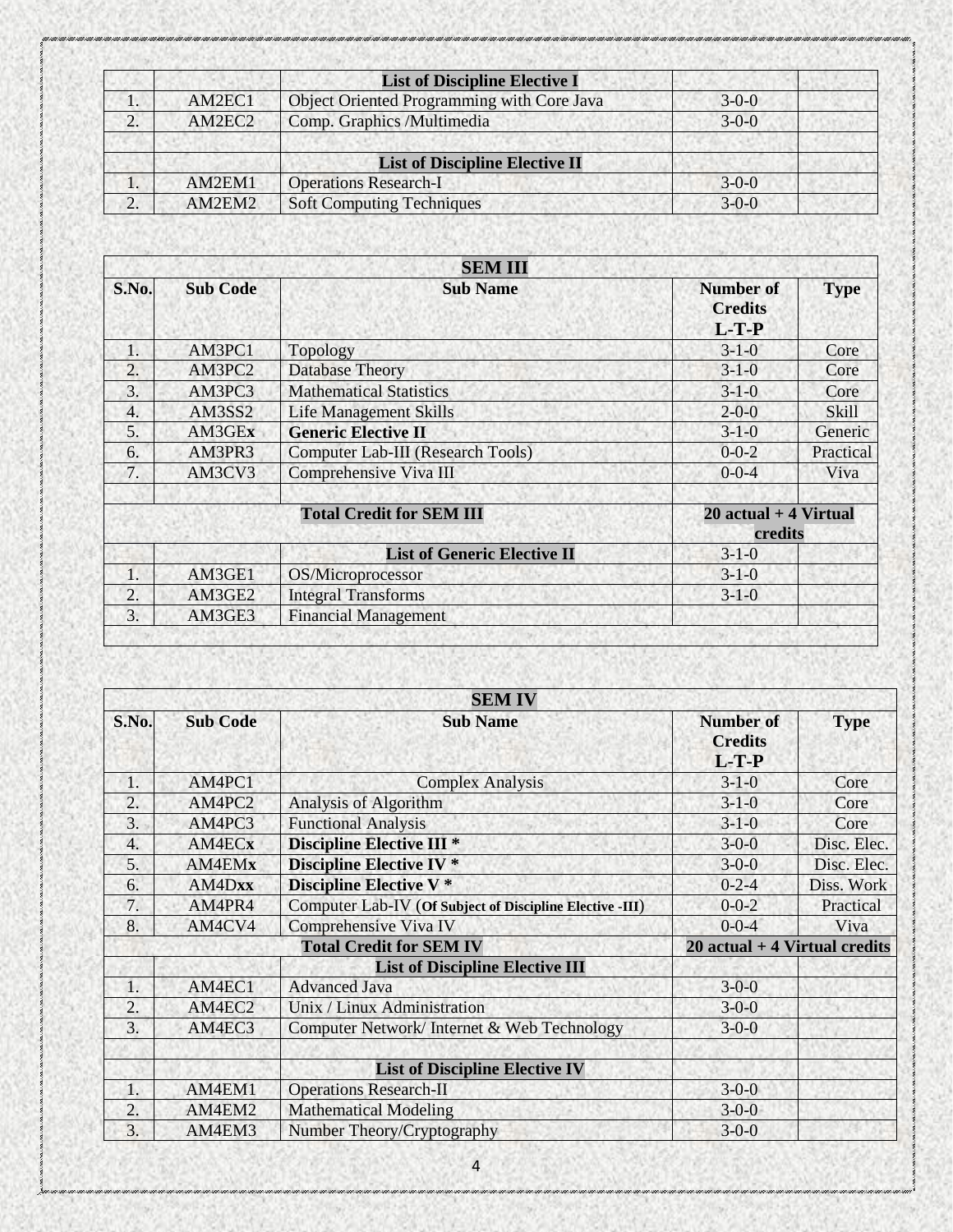|          |        | <b>List of Discipline Elective V</b> |             |  |
|----------|--------|--------------------------------------|-------------|--|
|          | AM4DW1 | <b>Dissertation (Minor)*</b>         | $0 - 0 - 4$ |  |
| <u>.</u> | AM4DS1 | Seminar                              | $0 - 2 - 0$ |  |

\* Student will select either **Discipline Elective III and IV or Discipline Elective V.** Internal evaluation of Dissertation work will be based on monthly Seminars (showing progress of work done) and Attendance of students. Final marking will be a combination of Internal and External evaluation.

#### **ADMISSION PROCESS**

The application forms can be downloaded from website www.ietdavv.edu.in and filled forms along the application fees Demand Draft of *Rs.750/- (Rs. 400/- for SC/ST candidates)* in favor of "Registrar, D.A.V.V., Indore" payable at Indore, are to submitted to Mr. Govind Aske, M-Block, IET, DAVV, Indore. The selection criterion is based on B.Sc. /B.C.A. marks and counselling/written test to be held at Institute level on prescribed date. Candidates are required to bring the Demand Draft of Rs. 1000/- in favor of "Registrar, Self- Finance IET DAVV" payable at Indore on the same day. The list of selected candidates shall be declared on the same day in afternoon. The requisite fee for Semester –I is to be paid within a week, in which Rs.1000/- shall be adjusted. In case admission is withdrawn this amount shall be forfeited.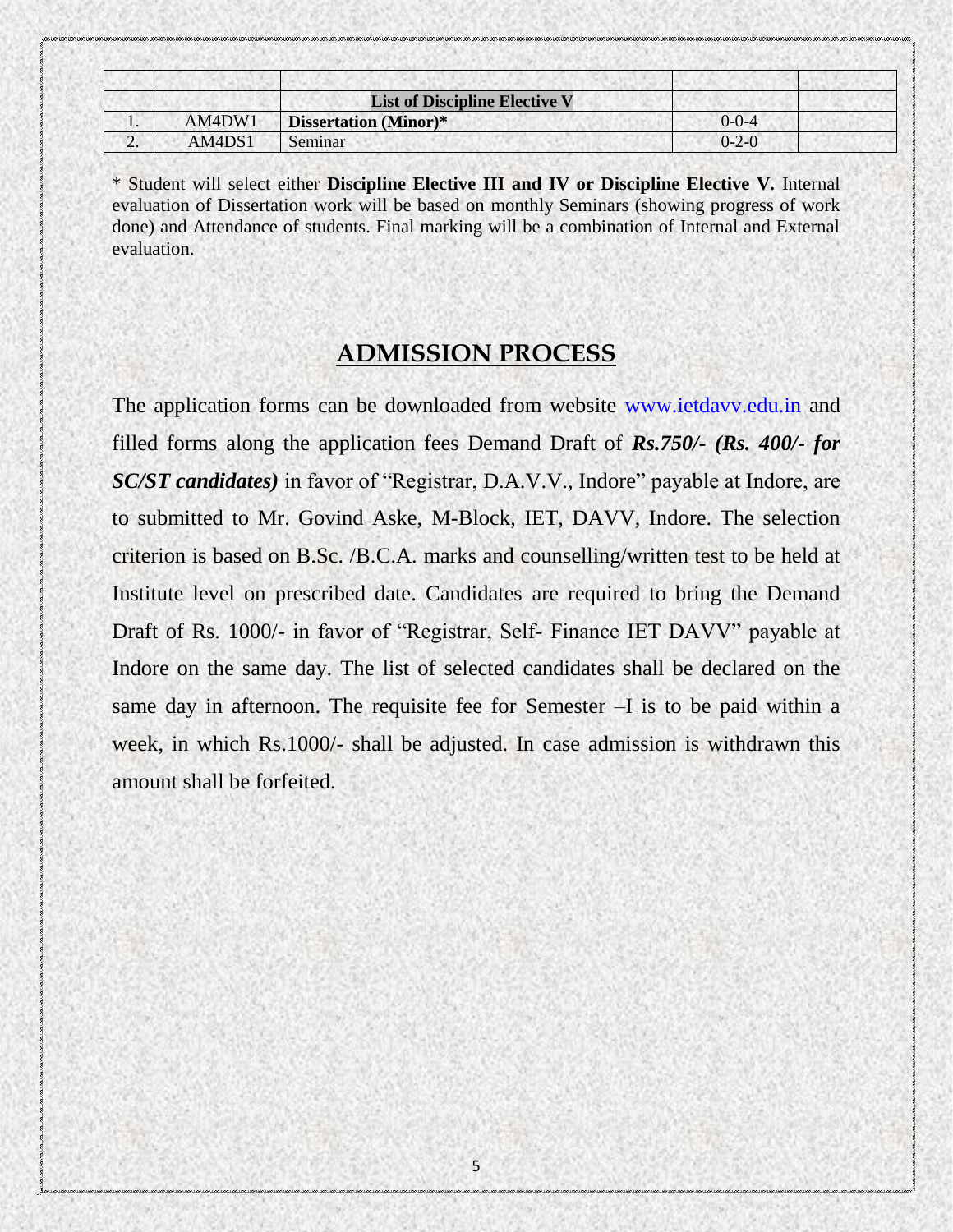## **Awards and Achievements in M.Sc. (Applied Mathematics):**

- 1. The toper of M.Sc. course is awarded the Dr. Manohar Chandwani's **scholarship** of **Rs. 15, 000.**
- 2. The toper of M.Sc. course is awarded a Dr. Shankar Dayal Sharma's sponsored **Gold medal** at the University convocation ceremony.
- 3. Students of **reserved category** are awarded full academic fees as per the rules of Govt.
- 4. A student was selected in TCS recruitment campus.
- 5. Some students have cleared GATE, GRE and Bank PO and clerical exams.
- 6. Some are teaching in renowned colleges of M.P. as regular or visiting faculties.
- 7. Some are perusing higher degrees like B.Ed., M.Tech. and Ph.D. from DAVV and IIT Indore.
- 8. Some are teaching in Schools and coaching institutes.
- 9. Some have acquired company jobs.
- 10.3 Students have cleared written exam conducted by the Azem Premji Foundation of Education (an NGO).
- 11.A Student has prepared software for generating salary slip which is implemented in the Institute as a part of MSc project.
- 12.A student has completed her MSc. project from CAT while some others under the guidance of Senior UTD Professors and researchers.

#### **ABOUT IET**

Institute of Engineering & Technology (IET) is a UTD set up in 1996 by DAVV under Faculty of Engineering. It offers BE Programs in six engineering Branches namely – Computer, Mechanical, Electronics & Instrumentation, Electronics & Telecommunication, Information Technology & Civil and ME Programs in six specialization namely software Engg., Digital instrumentation, Digital Communication, Industrial Engineering & Management, Design & Thermal